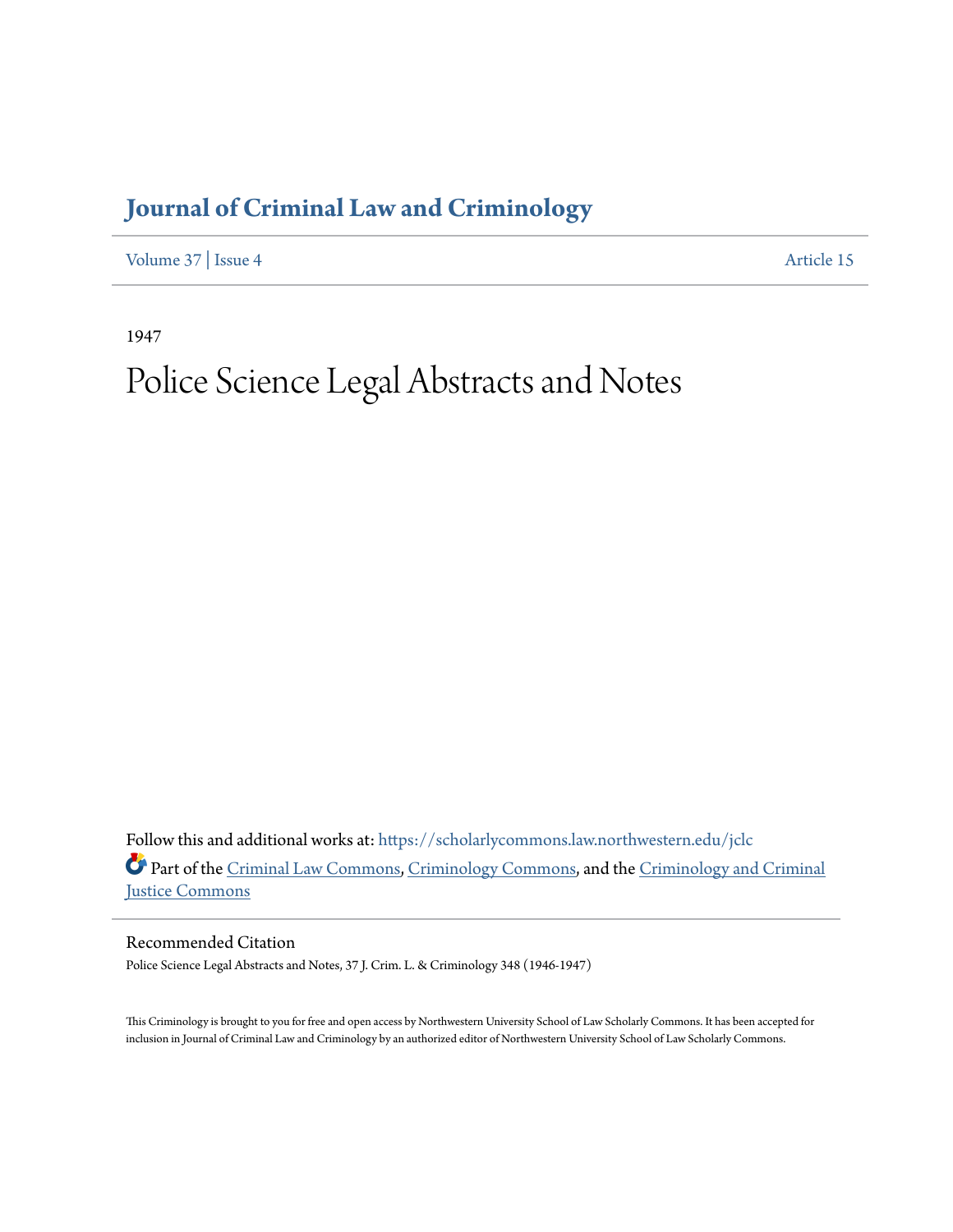## **POLICE SCIENCE LEGAL ABSTRACTS AND NOTES**

## Joel W. Townsend\*

Recent Criminal Cases Involving Lie-Detector Tests.-Four recent decisions have been rendered involving the use **of** the lie-detector. In two of the cases, its use and the admission of the test results were requested by the defendant. In the other two cases, it was used **by** police officers in obtaining confessions from the accused. The courts in all four decisions refused to uphold its use or to admit in evidence the results of the test or the confessions obtained thereby.

In the case of *People* v. Becker, **300** Mich. **562,** 2 N.W. **(2d) 503** (1942), in which the defendant was convicted of manslaughter, one of the assignments of error urged **by** the defendant on appeal was the trial court's refusal of defendant's request to allow the results of a lie-detector test to be admitted in evidence. The defendant in this case had submitted himself to the lie-detector test while in custody of the sheriff and after making a statement to the state police and to the prosecuting attorney to the effect that he killed- the deceased in self-defense. The Supreme Court of Michigan, in sustaining the trial court's ruling, based its decision upon the following reason: "There was no testimony offered which would indicate that there is at this time a general scientific recognition of such tests. Until it is established that reasonable certainty follows from such tests, it would be error to admit in evidence the result thereof."

In the case of State *v. Cole,* - Mo. **-, 188** S.W. **(2d)** 43 (1945), the defendant was convicted of murder in the first degree and sentenced to death for the killing of a seven year old girl **by** strangulation in the attempted commission of a rape upon her. The defendant made a written confession of the crime after his arrest and the confession was witnessed **by** nine persons who testified on trial that it was given voluntarily. At the trial the defendant pleaded not guilty, and objected to admission of the confession as being coerced from him. At the beginning of the trial, before any witness had testified, the defendant made a motion that a lie-detector be used on all witnesses, including himself, for the purpose of testing the truthfulness of their testimony. This motion was overruled **by** the trial court before any witness had testified. Later, after four witnesses had left the stand, the 'defendant presented to the court out of the jury's presence an officer of the St. Louis Police Department as an expert witness in support of his motion, who testified to his familiarity with the lie-detectors. When he was asked to explain how the machine works, the court sustained the State's objection on the ground that any evidence illicitly obtained thereby would have no probative value recognized **by** the Missouri courts. The Supreme Court of Missouri, in affirming the defendant's conviction, held that the question was not one of the privilege of the accused against self-incrimination, nor was it a question of his right to introduce evidence showing how the witness had reacted to the machine when previously examined extrajudicially, but that the' defendant's motion contemplated the compulsory use of the machine on *all* the witnesses during the trial before the jury. The court then said that in its opinion "the day has not come when all the witnesses in a case can be subjected to such inquisitorial and deceptive tests (or to drugs like scopolamine, or to hypnotism) without their consent.

\* Senior Law Student, Northwestern University, School of Law.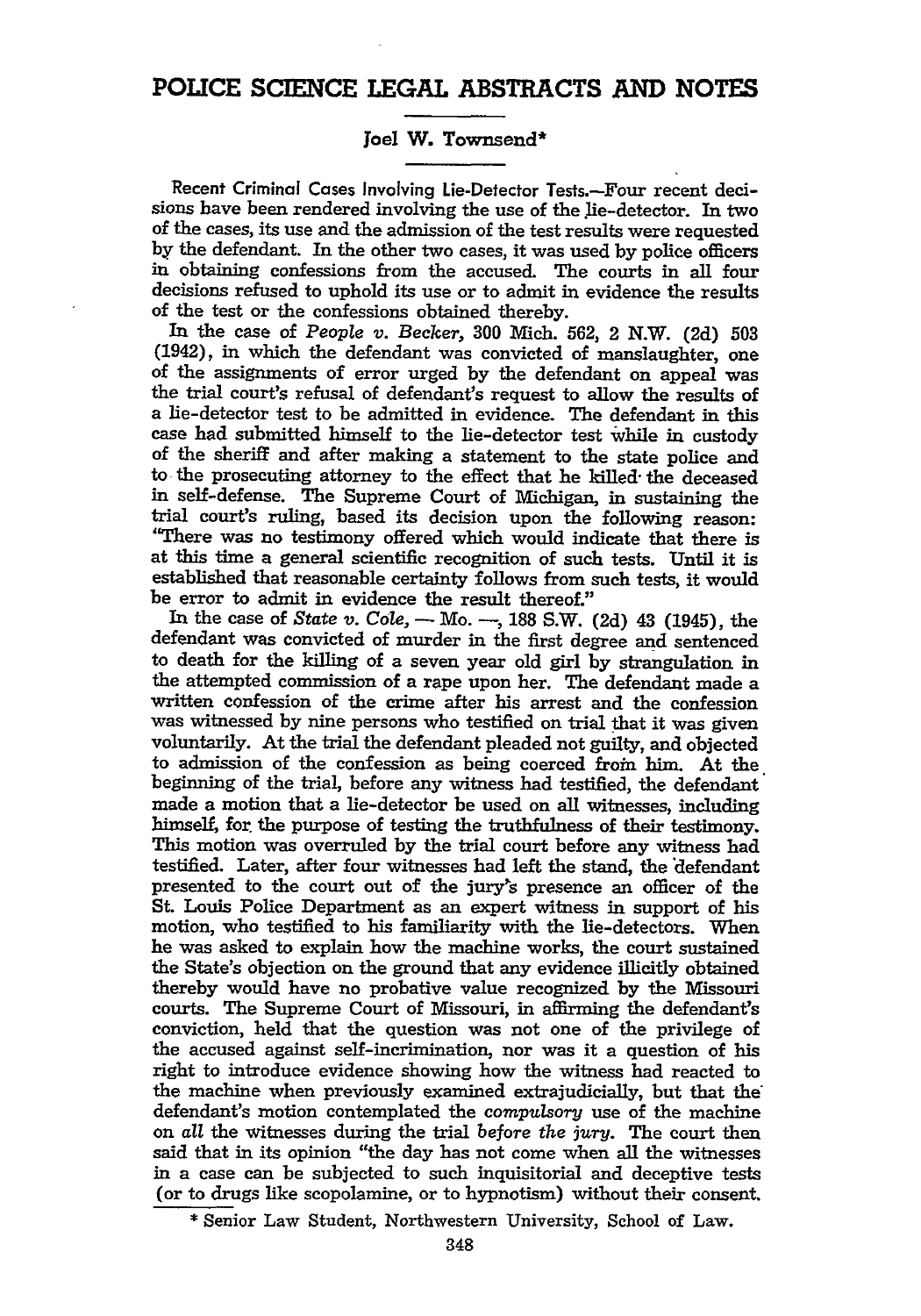$\overline{\phantom{a}}$ 

Furthermore, such dramatics before the jury would distract them and impede the trial - this latter also because it is necessary for the inquisitor to ask both harmless, irrelevant and 'hot' questions in order to bring out the contrast in the witness' emotional responses." The court concluded that "no doubt the lie detector is useful in the investigation of crime, and may point to evidence which is competent, but it has no place in the court room." The court further held that there was no error in the trial court's refusal of the defendant's request that he be subjected to the lie detector test, as strictly speaking he did not make a motion to that effect: he merely said he was "willing" to have the test made. But irrespective of that fact, the court went on to state that even upon proper request no error was committed as such tests could not be made before the jury during the trial, and defendant's offer of proof did not show that such method of detecting guilt had sufficient scientific support, or wide scientific approval as a producer of judicial proof.

In the case of *Bruner v.* People, 113 Colo. 194, 156 P. (2d) **111** (1945), the defendant was arrested on suspicion of murdering his wife and was held incommunicado, although he alleged that he requested the -privilege of communicating with an attorney. After ten days of interrogation for periods of one and a half or two hours each morning, afternoon, and evening, the defendant made a statement telling about the death of his wife and how he disposed of her body (which was never found), but explained that her death was accidental. The police officers were not satisfied with the defendant's explanation of the cause of the wife's death and called for the assistance of a lie-detector operator from Chicago, who interrogated the defendant and used a lie-detector on him. Subsequently, according to police officers who testified at the trial, the defendant admitted he strangled his wife. This the defendant denied when he testified on his own behalf, and he further contended that he had not requested nor consented to undergo a lie-detector examination, and that the machine was attached to his body and was left attached for over ten hours, except for a period of time when the defendant removed it because his whole arm became bloodshot. The defendant further testified that he was not permitted to leave the chair on which he was seated and was not permitted to go to the toilet, although he requested permission to do so; that he was advised he would continue to undergo this treatment until a favorable statement was obtained, and that he had nothing to eat from breakfast time until after **3:30** A.M. the next morning. The defendant also testified that during the course of the examination he was accused of being "heartless," "lower than a snake," and was referred to as "a son-of-a-bitch," and that the lie-detector operator told-him that a little "Chicago treatment" would do him more good than anything else; that "back there they hang them over a door with handcuffs, with their feet about a foot from the floor and beat them within an inch of their life." The defendant's testimony to this effect was uncontradicted by any of the state's witnesses. The Chicago lie-detector operator did not testify, nor did the prosecution account for his absence. (According to information received by the writer of this note, the operator was in military service, and on foreign duty, at the time of the trial.)

The Supreme Court of Colorado reversed the defendant's murder conviction and remanded the case for further proceedings, holding that under the facts and circumstances of the case, as appeared from the uncontradicted evidence, the oral confession, if made, was obtained as a